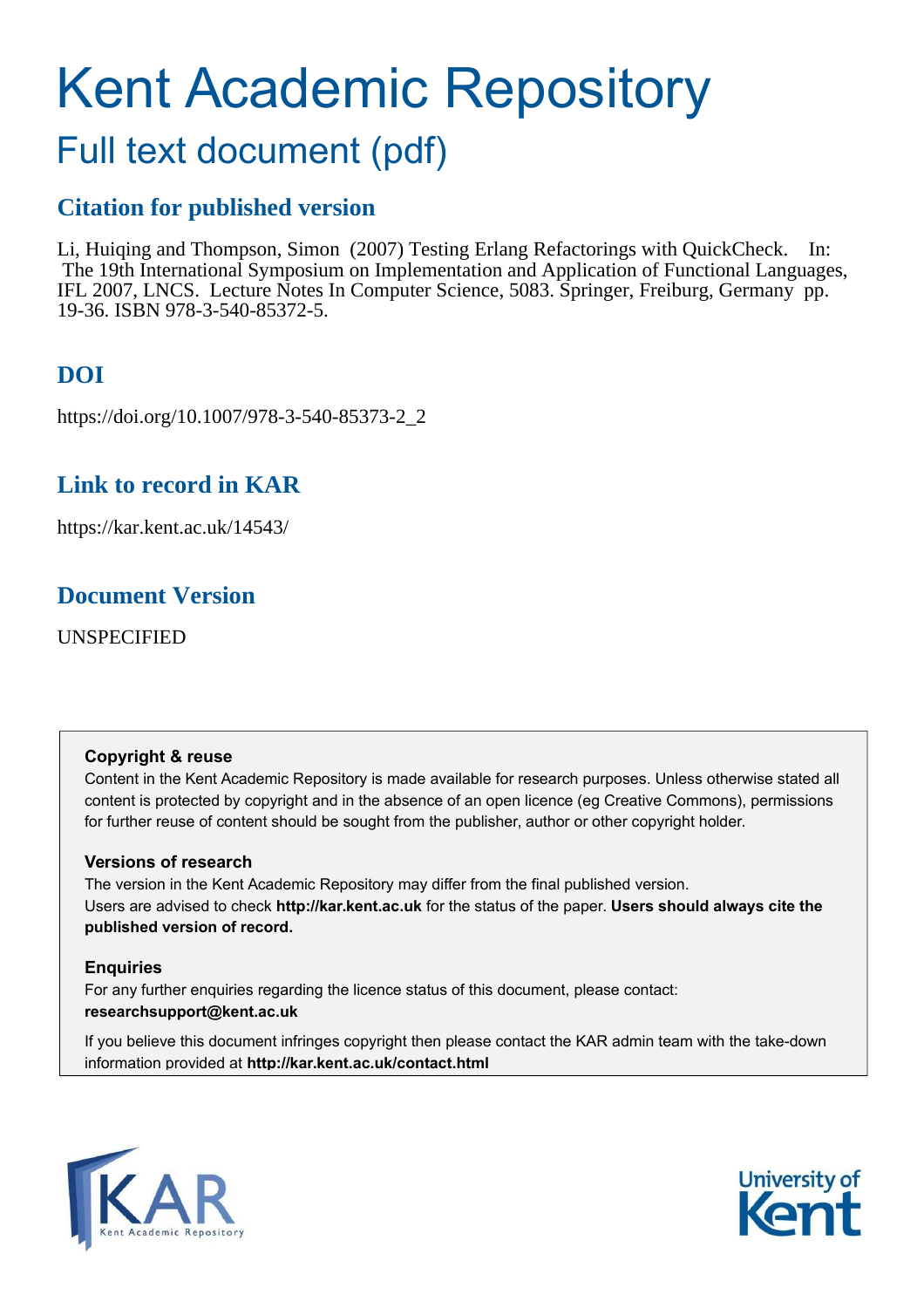# Testing Erlang Refactorings with QuickCheck

Huiqing Li and Simon Thompson

Computing Laboratory, University of Kent, UK {H.Li, S.J.Thompson}@kent.ac.uk

Abstract. Refactoring is a technique for improving the design of existing programs without changing their behaviour. Wrangler is a tool built at the University of Kent to support Erlang program refactoring; the Wrangler tool is written in Erlang.

In this paper we present the use of a novel testing tool, Quviq QuickCheck, for testing the implementation of Wrangler. QuickCheck is a specificationbased testing tool for Erlang. With QuickCheck, programs are tested by writing properties in a restricted logic, and using the tool these properties are tested in randomly generated test cases.

This paper first gives overviews of Wrangler and Quviq QuickCheck, then discusses the various ways in which refactorings can be validated, and finally shows how QuickCheck can be used to test the correctness of refactorings in an efficient way.

#### 1 Introduction

Refactoring [\[7\]](#page-17-0) is a technique for transforming program source code in such a way that it changes the program's internal structure and organisation, but not external behaviour. The key characteristic that distinguishes refactoring from general code manipulation is its focus on structural change, strictly separated from changes in functionality. Functionality-preservation requires that refactorings do not introduce (or remove) any bugs. Refactorings typically have two aspects: program analysis is required to check that certain side-conditions are met by the program in question in order for the refactoring to preserve behaviour, and program transformation which carries out the actual program restructuring. In a slogan: "Refactoring = Condition + Transformation".

Refactorings can be done manually, but this can be tedious and error-prone for small programs, and impractical for larger systems. Software tools ("refactoring engines") can help programmers perform refactorings automatically, and are available for a variety of languages, including Smalltalk, Java,  $C#, C++, H$ askell, Erlang, etc. With a refactoring tool, the programmer only needs to select which part of the program to be refactored and which refactoring to apply, and the tool will automatically check the side-conditions and apply the transformation throughout the whole program if the side-conditions are satisfied. Wrangler is the tool that we are implementing to support refactoring Erlang [\[1\]](#page-17-1) programs, and this forms one aspect of 'Formally-Based Tool Support for Erlang Develop-ment<sup>[1](#page-0-0)</sup> [\[6\]](#page-17-2), a joint research project between Universities of Kent and Sheffield.

 $1$  FORSE is supported by EPSRC, UK.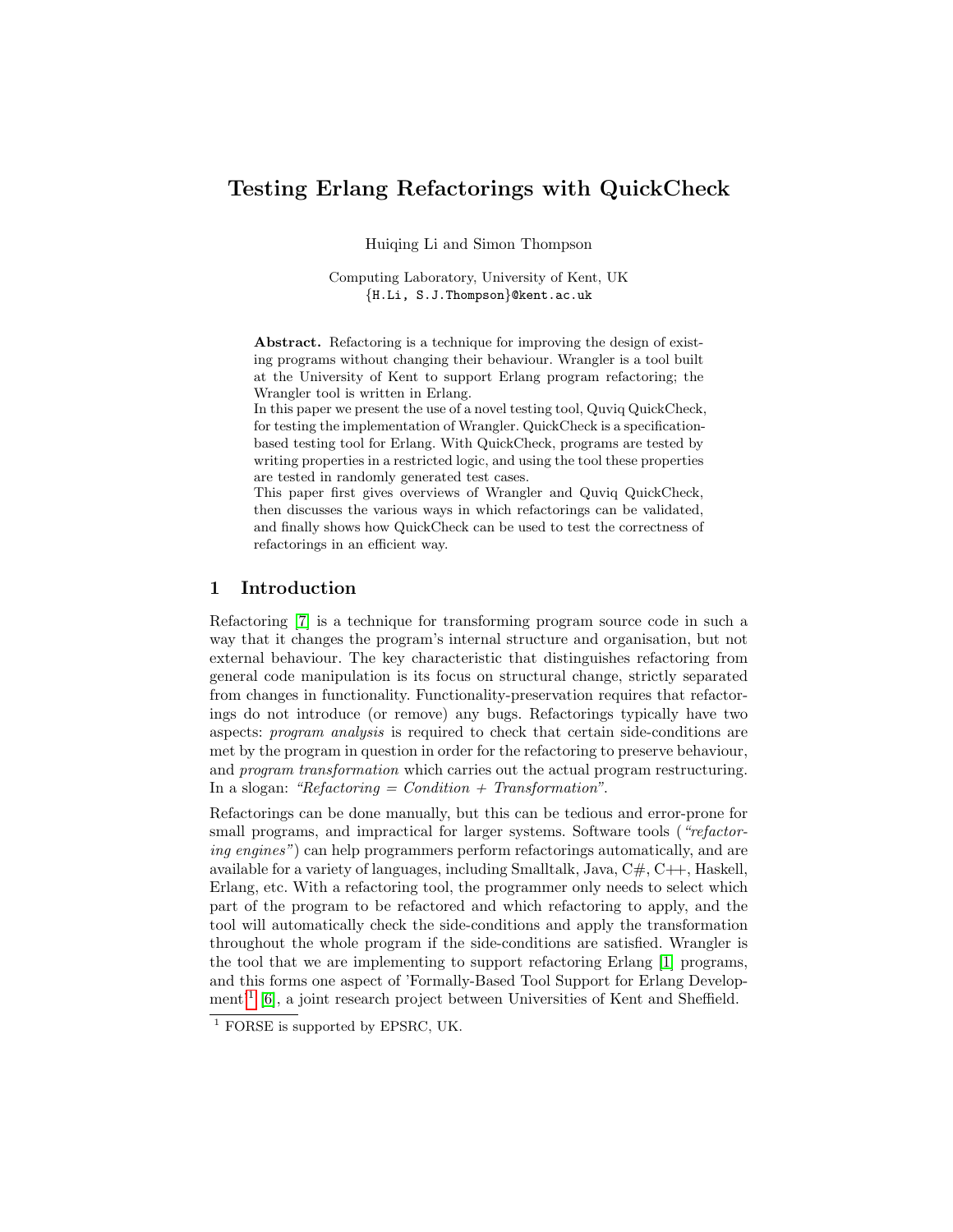Implementing a practical and usable refactoring tool for a real world programming language is by no means trivial. A refactoring tool needs to get access to the program's syntax and static semantics (possibly including type information), to implement different kinds of program analysis and transformation, and to preserve the comments, and potentially, layout, of the transformed program. Among other criteria, such as efficiency, usability and completeness, the reliability of a refactoring tool is vital for it to be accepted in practice. A bug within a refactoring tool can introduce bugs in the refactored programs silently, and such bugs may be impossible to detect statically, if they result in a valid program which behaves differently from the original.

<span id="page-2-0"></span>The correctness of refactorings implemented can be ensured from several aspects including, but not limited to, a clear specification clarifying the pre-conditions, transformation rules, and/or post-conditions of each refactoring; a verification that argues the correctness of the specification, and most importantly a thorough testing of the refactoring tool. A traditional way of testing refactoring tools is to create test cases manually. Each test case contains an input program, a refactoring command, and the expected result, which could be either the refactored version of the input program or the original input program (along with a failure message) depending on whether the side-conditions are satisfied. Then these tested cases are usually run with a unit testing tool, such as EUnit [\[3\]](#page-17-3) for Erlang. Writing test cases manually is tedious and hard to cover all possible refactoring scenarios. Incomplete test suite potentially leaves bugs in refactoring tools.

We present the technique of using Quviq QuickCheck [\[8\]](#page-17-4), a tool developed by Quviq AB, to automate the testing of Wrangler. Instead of writing small test programs, we use real-world available Erlang programs as our refactoring input programs. For example, one of the Erlang programs we have used is Wrangler itself, which currently contains 25 modules, 20K lines of code in total. Quviq QuickCheck tests running code against formal specification, using controllable random test case generation combined with automated test case simplification to assist error diagnosis. With Quviq QuickCheck, we automate the generation of refactoring commands and the checking of refactoring outputs. Refactoring commands are generated randomly using the information stored in the annotated abstract syntax tree (AAST) of the input program. Along with the development of each refactoring, we write a collection of properties that the refactoring should satisfy. Failing to meet one or more of these properties indicates bugs in the implementation or properties. Each time the testing is run, it generates 100 refactoring commands by default, applies each command to the input program, and checks that the properties being tested return true in every case. This way, we are able to integrate the specification and testing of refactorings very naturally.

The rest of the paper is structured as follows. In sections [2](#page-2-0) and [3,](#page-4-0) we give introductions to Wrangler and Quviq QuickCheck. Section [4](#page-5-0) gives an overview of the different ways in which refactoring engines can be tested, and in section [5](#page-7-0) we explain our approach to testing Wrangler with QuickCheck, including the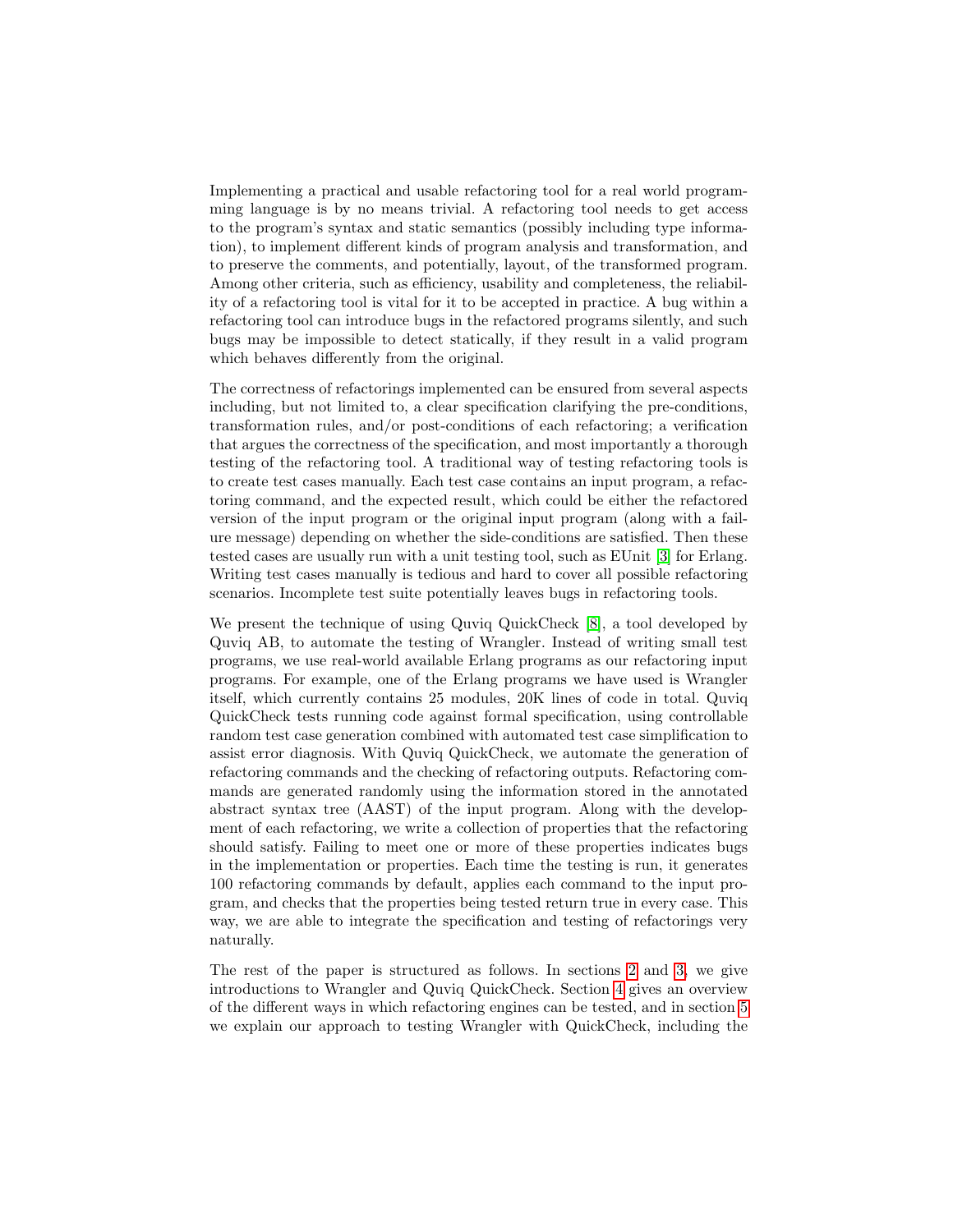generation of refactoring commands, and the kind of general properties that we use to test refactorings. In section [6,](#page-12-0) as an example, we illustrate the testing of renaming a function. In section [7,](#page-13-0) we give an evaluation of our approach; related work is presented in section [8,](#page-15-0) and conclusions and future work are given in section [9.](#page-16-0)

## 2 Wrangler – An Erlang Refactorer

Wrangler [\[11](#page-17-5)[,12\]](#page-17-6) is the tool that we are building to provide support for interactive refactoring of Erlang programs. The current version of Wrangler supports a number of structural refactorings, including rename an identifier, generalise a function definition, function extraction, move a function definition between modules, fold expressions against a function definition, etc, and functionalities for duplicated code detection. More process structure related refactorings are being added.

Wrangler is built on top of the Erlang syntax-tools package [\[14\]](#page-17-7) which provides a representation of the Erlang AST within Erlang. syntax-tools allows syntax trees to be augmented with additional information as necessary. The Wrangler AST representation is annotated with a variety of information:

- Comments in the source code are inserted as attachments to the nodes in the AST at the appropriate place.
- Each function or variable name is associated with its actual source location and the location of its defining occurrence, thus reflecting the binding structure of the program.
- The start and end location of each syntactic entity in the source code is also stored in the augmented AST, allowing entities to be located by means of their position, as well as supporting pretty-printing facilities.
- Category information indicating the kind of syntax phrase the AST node represents, such as expression, function, pattern and so on is also included in the tree.
- Finally, free and bound variable information is also attached to the AST representation of each syntax phrase in the source code.

Wrangler is embedded in the Emacs editing environment; to manage communication between the refactoring engine and Emacs we make use of the functionalities provided by Distel [\[13\]](#page-17-8), an Emacs-based user interface toolkit for Erlang.

<span id="page-3-0"></span>To perform a refactoring with Wrangler, the focus of refactoring interest has to be selected in the editor first. For instance, an identifier is selected by placing the cursor at any of its occurrences; an expression is selected by highlighting it with the cursor. Next, the user chooses the refactoring command from the refactor menu, and inputs the parameter(s) in the mini-buffer if required. The Wrangler tool checks that the focus item is suitable for the refactoring selected, that the parameters are valid, and that the refactoring's side-conditions are satisfied.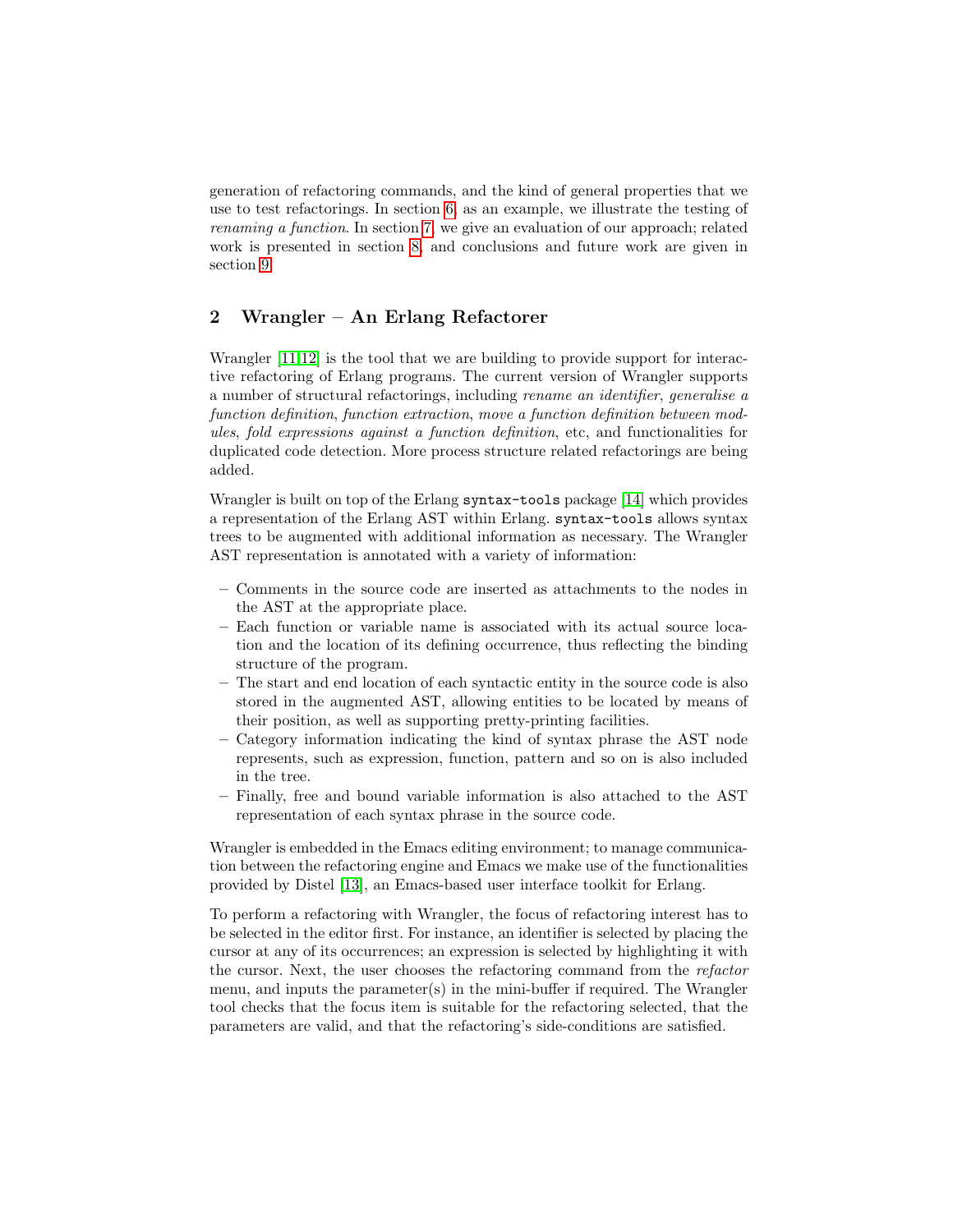If all these checks are successful, Wrangler will then perform the refactoring, and update the program with the new result, otherwise it will give an error message, and abort the refactoring with the input program unchanged. Undo is supported by Wrangler; applying undo once reverts the program back to its state immediately before the last refactoring was performed.

Snapshots of Wrangler are given in Figures [1](#page-3-0)[-2](#page-4-1) with a particular refactoring scenario showing the generation of function repeat/1. In Figure [1,](#page-3-0) the user has selected the expression io:format("Hello\n") in the definition of repeat/1, has chosen the Generalise Function Definition command from the Refactor menu, and is just entering a new parameter name  $A$  in the mini-buffer. Then the user would press the Enter Key to perform the refactoring. After the side-condition checking and program transformation, the result of this refactoring is shown in Figure [2:](#page-4-1) the new parameter A has been added to the enclosing function definition repeat/1, which now becomes repeat/2; the highlighted expression has been replaced with A(); and at the call-site of the generalised function, the selected expression, wrapped in a fun-expression, is now supplied to the function call as its first actual parameter. We enclose the selected expression within a function closure because of its side-effect, so as to ensure that the expression is evaluated at the proper points. As a design decision, if the generalised function is exported by the current module, an auxiliary function is created to ensure that the interface of the module is unchanged, as shown in this example.

<span id="page-4-1"></span><span id="page-4-0"></span>

| <b>E</b> emacs@HL-LT<br>File<br>Edit Options<br>Buffers Tools                                                                                                                                                 | Erlang<br>Help                                                                           |                                                                                                                                                                                                                                                              |                      |
|---------------------------------------------------------------------------------------------------------------------------------------------------------------------------------------------------------------|------------------------------------------------------------------------------------------|--------------------------------------------------------------------------------------------------------------------------------------------------------------------------------------------------------------------------------------------------------------|----------------------|
| H K<br>H<br>$\boldsymbol{\mathsf{x}}$<br>r<br>-module(test).<br>-export ([test/0, repeat/1]<br>%% This is an example.<br>$repeat(0)$ -><br>ok:<br>$repect(N)$ -><br>io:format("Hello\n"),<br>repeat $(N-1)$ . | Indent<br>Edit<br>Syntax Highlighting<br>TAGS<br>Skeletons<br>Shell<br>Compile<br>Distel | P,<br>Ю,<br>٠<br>Þ.<br>٠<br>٠<br>٠<br>٠                                                                                                                                                                                                                      |                      |
|                                                                                                                                                                                                               | Refactor                                                                                 | ٠                                                                                                                                                                                                                                                            | Rename Variable Name |
| $test() \rightarrow$<br>$repeat(5)$ .                                                                                                                                                                         | Version                                                                                  | <b>Rename Function Name</b><br>Rename Module Name<br><b>Generalise Function Definition</b><br>Move Function to Another Module<br><b>Function Extraction</b><br>Fold Expression Against Function<br><b>Detect Duplicated Code</b><br><b>Expression Search</b> |                      |
|                                                                                                                                                                                                               |                                                                                          | Undo                                                                                                                                                                                                                                                         | $(C-u)$              |
| $--(Unit)$ **<br>test.erl                                                                                                                                                                                     | All (9,25)<br>(Erlang )                                                                  | Customize                                                                                                                                                                                                                                                    |                      |
| New parameter name: A                                                                                                                                                                                         |                                                                                          |                                                                                                                                                                                                                                                              | z.                   |

Fig. 1. A snapshot of Wrangler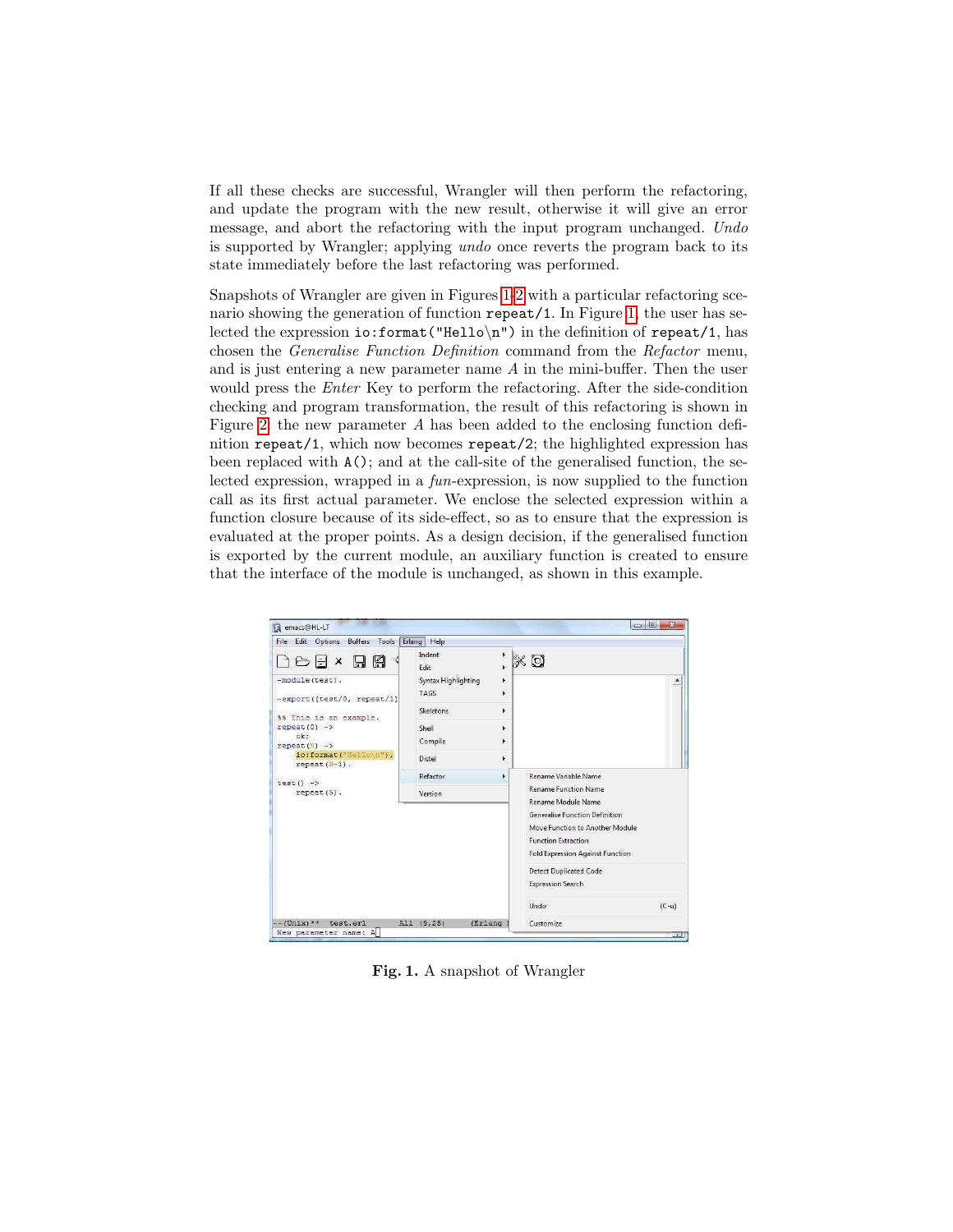

Fig. 2. A snapshot of Wrangler showing the result of generalisation

## 3 Quviq QuickCheck

Quviq QuickCheck is a property-based testing tool, developed from Claessen and Hughes' earlier QuickCheck tool for Haskell [\[4\]](#page-17-9), re-designed for Erlang with a number of extensions, of which the most significant is an ability to simplify failing test cases automatically [\[8\]](#page-17-4).

Quviq QuickCheck provides an API in Erlang that allows users to write properties that are expected to hold of programs; these properties are themselves expressed as Erlang source code. QuickCheck also defines a variety of generators and combining forms for generators by means of which the user can generate test data of the appropriate type and distribution for their needs.

As an example, consider the standard list reverse function. One property of this function is expressed thus:

```
prop_reverse() -> ?FORALL(Xs, list(int()),
                      list:reverse(list:reverse(Xs))== Xs).
```
As an abstract property, this says that reversing a list of integers twice has the result of returning the original list. In QuickCheck, the functions int/0 and list/1 are both data generators: int/0 generates random integers, and list/1 generates a list of elements generated by its argument. ?FORALL is an Erlang macro. ?FORALL(X, Gen, Prop) binds X to a value generated by Gen within the property Prop. The example property will be said to hold in QuickCheck if list:reverse(list:reverse(Xs))== Xs) holds for all values of Xs generated by  $list(int))$ .

<span id="page-5-0"></span>The property is checked by running 100 random test cases generated by the generators, and reports success if all tests pass this. If any test case fails, the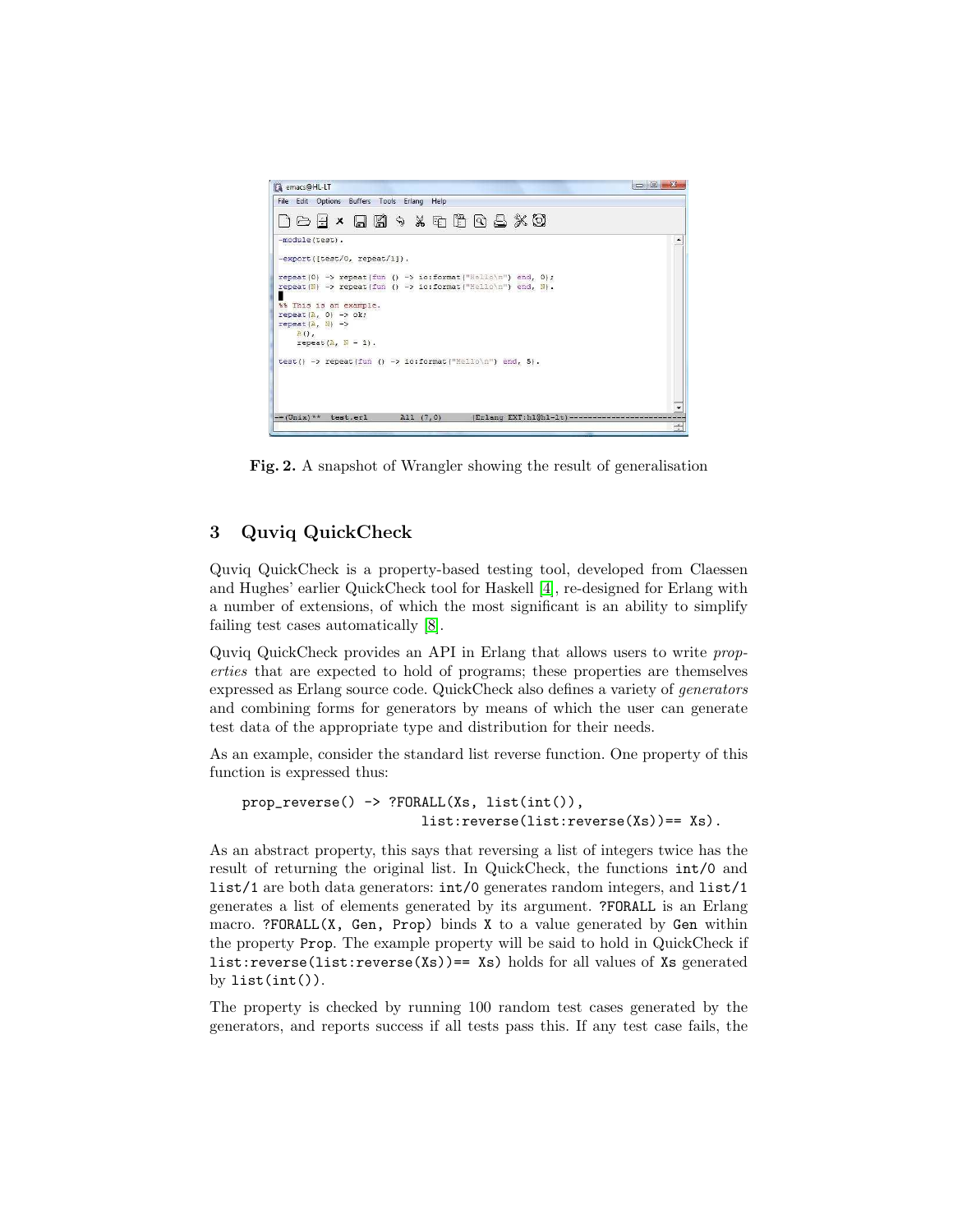(first such) failing case will be printed. 100 is the default value of the number of test cases generated in each run of QuickCheck, and this figure can be customised by the user.

A failing test case indicates bugs in either the implementation under test or the written properties. For example, testing the following property

```
prop_list_delete()->
   ?FORALL(I, int(),
        ?FORALL(List, List(int()),
            not (lists:member(I, lists:delete(I, List)))))
```
against the standard function lists:delete/2 might report

Failed! After 37 tests. -8  $[5, -8, 12, -8, 9]$ 

as lists:delete(I, List) only removes the first occurrence of I in List. Once a counterexample has been found, the shrinking functionality provided by Quviq QuickCheck will allow QuickCheck to minimise the failing case as much as possible. For the above example, the length of the counterexample data will be reduced, and the output above would be augmented by

```
Shrinking......(6 times)
-8
[-8,-8]
```
By writing properties in this style, a QuickCheck user can build up a formal specification, which is then checked against the implementation by QuickCheck. The mutual testing of implementation and specification ensures the correctness of both.

In comparison with traditional automated testing, as provided by systems such as EUnit [\[3\]](#page-17-3), which runs the same set of tests repeatedly, QuickCheck allows the user to run many different tests with little effort, therefore has the potential to find more bugs. It is, of course, possible to re-run tests simply by re-using a seed value within the random generation, and so to ensure that regression testing takes place if required.

The API provided by QuickCheck contains functions for generating both simple and complex test data, according to distributions described by the user, as well as macros for writing and testing properties. In the following sections, an explanation will be given when an API function or macro is used.

## 4 Validating Refactoring Engines

Refactorings and refactoring engines can be validated in a number of different ways. In this section we present an overview of the various approaches and their pros and cons, before explaining our approach in more detail in the next section.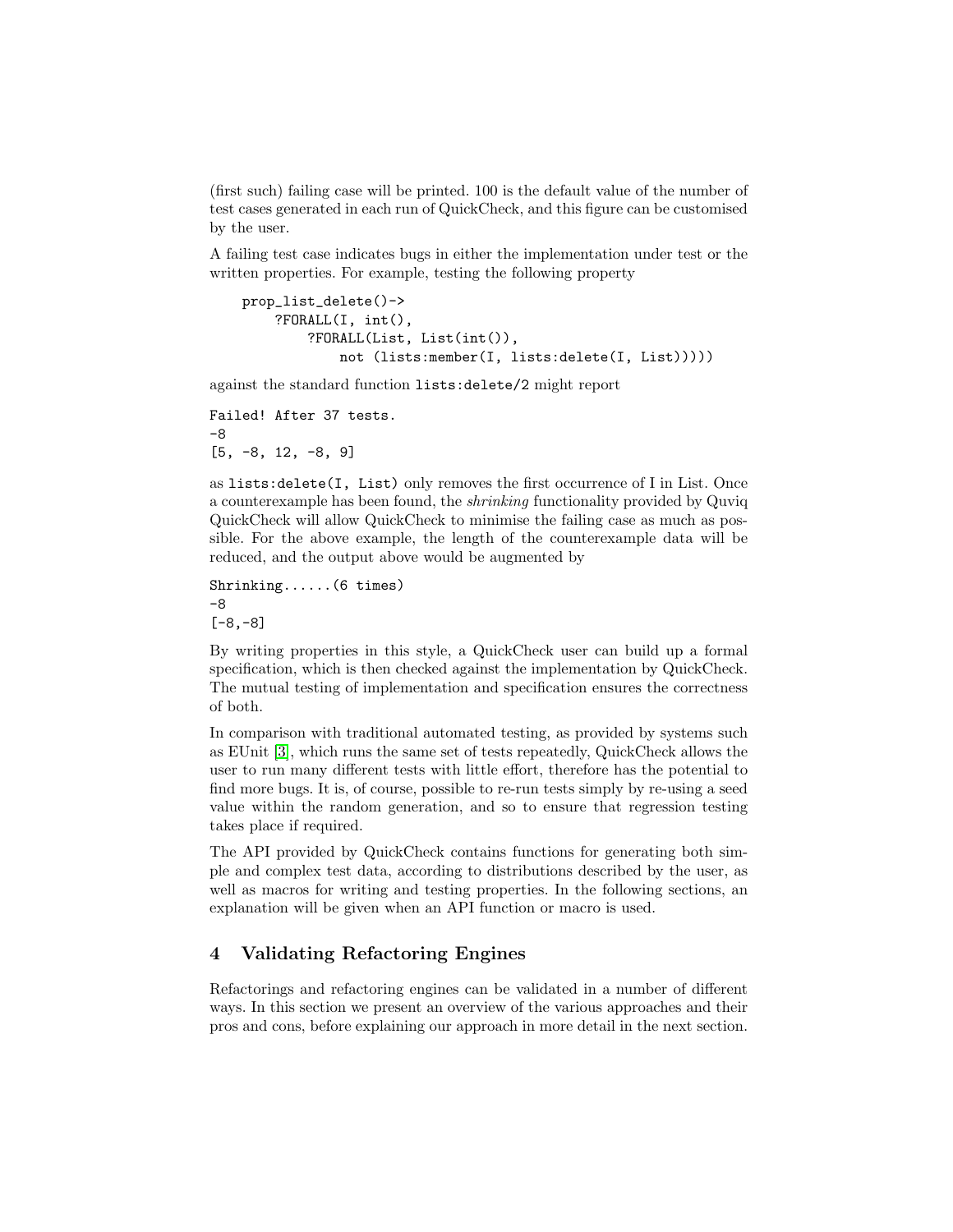In checking whether the result of a refactoring has preserved behaviour, the result naturally needs to compile and run without errors; in the remainder of this section we assume that the results are also checked for being compilable as well as being tested in various ways we discuss.

#### 4.1 Regression testing of refactored programs

The most popular means of validating refactorings in current use is to ensure that refactored code meets all the tests that the original version met. As Object-Oriented refactoring has been identified as one of the central characteristics of an extreme programming approach, it is reasonable to assume that the test data will already be in place, and so the advantage of this approach is that the cost of testing the refactored code is small. This approach means that the refactored code has the same warranty as the original code.

The approach has two limitations. First, the coverage of the code is necessarily partial, and so it is possible that bugs have been introduced in the untested parts of the code. Also, the testing cost can be higher in cases where the test cases have themselves to be refactored: for instance, if a function is generalised, then it is necessary to add an extra datum to the test data for each function call.

#### 4.2 Testing the old and new programs

A variant of the previous approach tests the two versions of the program against each other: on input data taken from an existing test suite, the outputs from two versions of the program can be compared directly. This approach is lower cost in the case where there is no pre-existing test data, since it is not necessary explicitly to state the output values corresponding to the various input data. A disadvantage is that any framework needs to accommodate the co-existence of two versions of the code under test.

<span id="page-7-0"></span>Neither this nor the previous approach actually checks the structural changes of the refactored code, and could fail to test that refactorings actually achieve their purpose. For example, program behaviour preservation can be achieved even if a malfunctioning refactoring returns the program structurally unchanged without giving an error message.

#### 4.3 Programs as data

In contrast to the earlier approaches, it is possible to see the refactoring as a program, and so to supply it with a set of input programs and the corresponding output programs that are expect to result. Two variants of the check are possible:

– It is possible to analyse the abstract syntax tree (AST) resulting from the transformation, and to compare this with the expected result. This neglects the layout of the refactored program.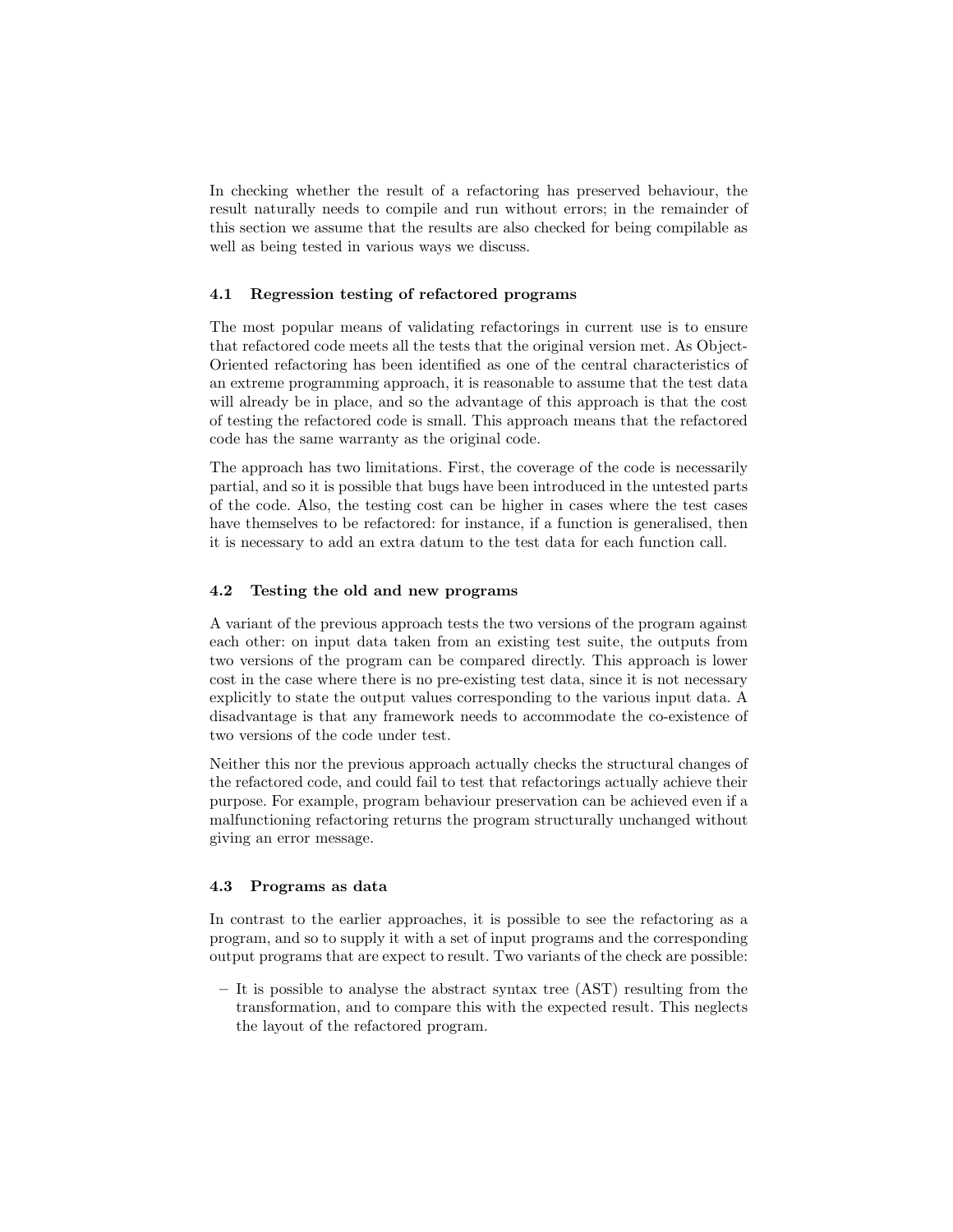– In contrast, it is possible to specify the source code to be expected, with a given program layout. This is a stronger test than the former; since it not only prescribes the AST but also its particular layout, but this approach is appropriate when refactoring code is expected to be laid out in a way that will make it recognisable to its author.

This was the approach that we used first, using the Haskell package HUnit for testing HaRe (the Haskell refactorer) [\[10\]](#page-17-10), and EUnit for testing Wrangler.

In our experience, the main disadvantage of writing test cases under this approach is that it is very tedious, and hard to cover all the refactoring scenarios especially when both the implementation and the test cases are written by the same people. Hence we did not gain sufficient assurance about the correctness of the refactorings implemented.

Other variants of this approach involve a degree of random generation; we will explore our particular approach in the next section, and discuss related work in section [8.](#page-15-0)

#### 4.4 Program verification

Rather than using testing, it is possible to write formal proofs of correctness for refactoring engines. Two approaches suggest themselves:

- It is possible to produce, program by program, separate proofs of equivalence between the original and the refactored programs. Such proofs might be generated by tactic-based proof descriptions, or result from a proof planning process.
- Alternatively, the formal theorem proved can itself contain a quantifier over all programs of a certain form (which are the input to the refactoring in question). Preliminary work under this approach is to be found in Li's thesis [\[9\]](#page-17-11) and the forthcoming thesis of Sultana [\[15\]](#page-17-12).

This section has summarised various approaches to validating refactoring engines; we next look at our particular work.

### 5 Testing Wrangler with QuickCheck

Before adopting QuickCheck as the test engine of refactorings, we used the unit testing approach, as discussed in the previous section. We concluded that this mechanism was not ideal, and so to improve the testing of Wrangler, we have experimented with the idea of using Quviq QuickCheck as the test engine.

Under this approach, a collection of properties are written along with the implementation of each refactoring. These properties specify the conditions that must be met by the program after the refactoring, in order for the transformation to be behaviour-preserving. From the formal specification point of view, these properties can be viewed as the post-conditions of a refactoring. While there are some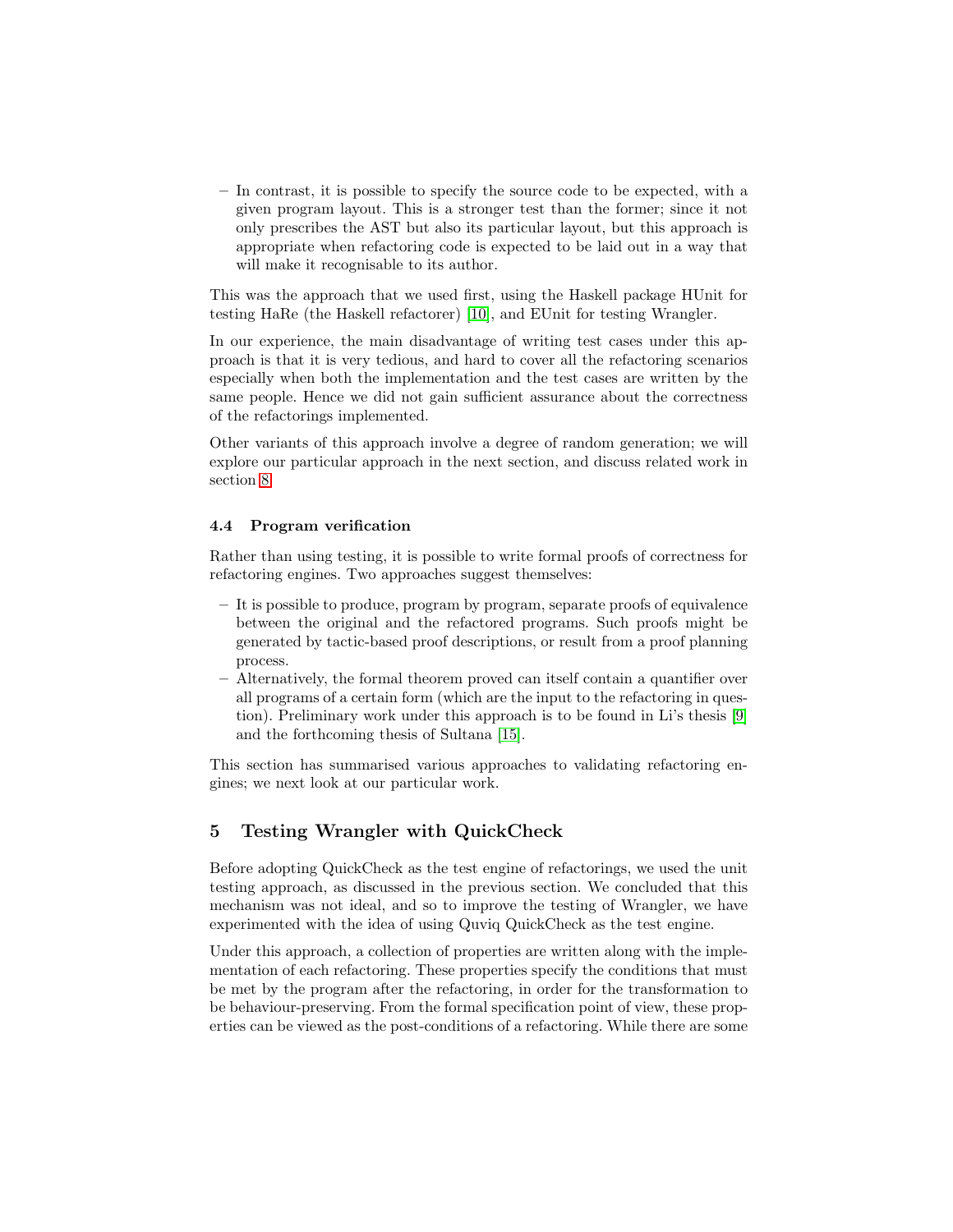general properties which apply to most of the refactorings, for example, all the programs after a refactoring must compile successfully, some properties are particular to individual refactorings, especially those involving structural changes to the program. Writing properties along with the implementation of refactorings, we are able to make testing an integral part of the refactoring development process.

Properties are tested on the refactored version of the input program. While occasionally we have written a few small input programs to test a particular case, mostly we use real-world Erlang programs as the testing code base. Before the testing of a specific refactoring, the code base could be examined to make sure that enough refactoring scenarios are covered in the program. For example, to test a refactoring involving the communication between processes, we should choose programs that contain substantial process communications; and to test a refactoring that transforms a tuple to a record, we need to make sure that tuples and records are reasonably used in the test program. Apart from manual examination, the collect/1 function provided by Quviq QuickCheck can be used to analyse the distribution of the test data when the testing is complete; and the coverage analysis functionalities provided by the standard Erlang release can be used to analyse how well the code implementing the refactoring is covered by running the test cases.

Once the test program has been chosen, refactoring commands are automatically generated using the information stored in the annotated abstract syntax tree (AAST) of the test program. Both the generation of refactoring commands and the creation of properties make use of the Wrangler infrastructure API. The API provides programmer access to the infrastructure on which Wrangler is built. As the infrastructure has been more thoroughly tested, we trust its robustness in this exercise. Alternatively, we can also test an API function exposed by the infrastructure using the same approach.

More about the generation of refactoring commands and the creation of properties are discussed in the following two sub-sections. Following that, as an example, testing of the renaming a function refactoring is examined in more detail.

#### 5.1 Generation of Refactoring Commands

In Wrangler, a refactoring command normally contains the refactoring name, the name of the source file under refactoring, the focus of the refactoring which can be a location/range in the program source, and some user inputs. For example, the refactoring renaming a function has the following interface:

```
rename_fun(FileName, SrcLoc={Line, Col}, NewName, SearchPaths)
```
where FileName is the name of the file containing the definition of the function to be renamed; SrcLoc, which is a tuple containing a line and a column number, represents the location of one of the occurrences of the function name in the source; NewName is the new function name, and SearchPaths specifies where to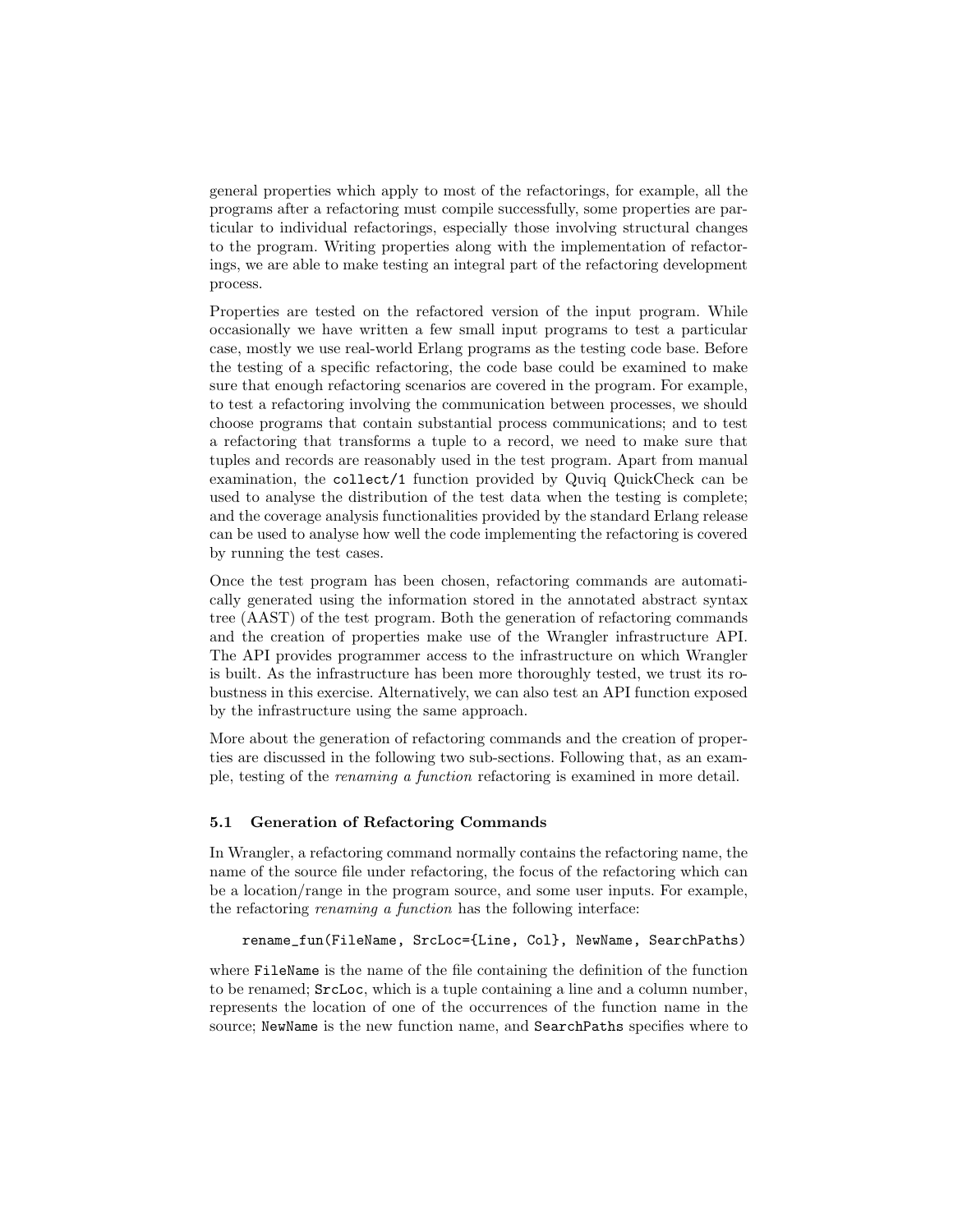search for those files that could possibly use this function; this is needed when the function to be renamed is exported by the module in which it is defined.

As another example, the refactoring generalisation of a function definition has the following interface:

```
generalise_fun(FileName, Range={StartLoc, EndLoc}, ParName)
```
where FileName is the name of the source file containing the definition of the function to be generalised; Range represents the start and end location of the selected expression in the source, and ParName is the new parameter name. As this refactoring only affects the current module, SearchPaths is not needed.

Next, we return to the 'renaming' example to explain how refactoring commands can be generated. If a specific file is used as the input program, then the FileName is fixed, otherwise a file can be randomly chosen from a directory for each refactoring command. The following function serves to select an Erlang file from a directory.

```
gen_filename(Dir) ->
    \{ok, Files\} = file:list_dir(Dir),
    ErlFiles = [F|| F < -Files, filename: extension(F) ==".erl"],
    oneof(ErlFiles).
```
where the function ones of  $\ell$  is a QuickCheck API function which generates a value using a randomly chosen element of a list of generators; in this example, all the list elements are constant generators.

Instead of generating source locations using the integer generators provided by Quviq QuickCheck, the value of SrcLoc is generated based on the location information stored in the AAST representation of the chosen Erlang file. As discussed earlier, in the AAST, each occurrence of a function name is associated with its location in the source, the name of the module in which it is defined, as well as its defining location in that module.

To generate a source location, we first collect all those locations which are associated with the occurrences of function names defined in this file, then choose one from the collection randomly. This way, we can make sure that selected location points to a function name defined in the current module. In order to test the case when the user deliberately points to a location in the source which does not correspond to a function name defined in the module, we can always add fake locations to the collection of real ones, or make use of QuickCheck's fault injection combinators: fault/1 and fault rate/3.

Some refactorings ask the user to input a new name. For example, to rename a function, the user needs to input the new function name; and to generalise a function definition, the user has to input a new variable name. To improve the possibility that a name conflict/shadow occurs, identifier names are generated from both pre-created fresh names and those used in the refactored program,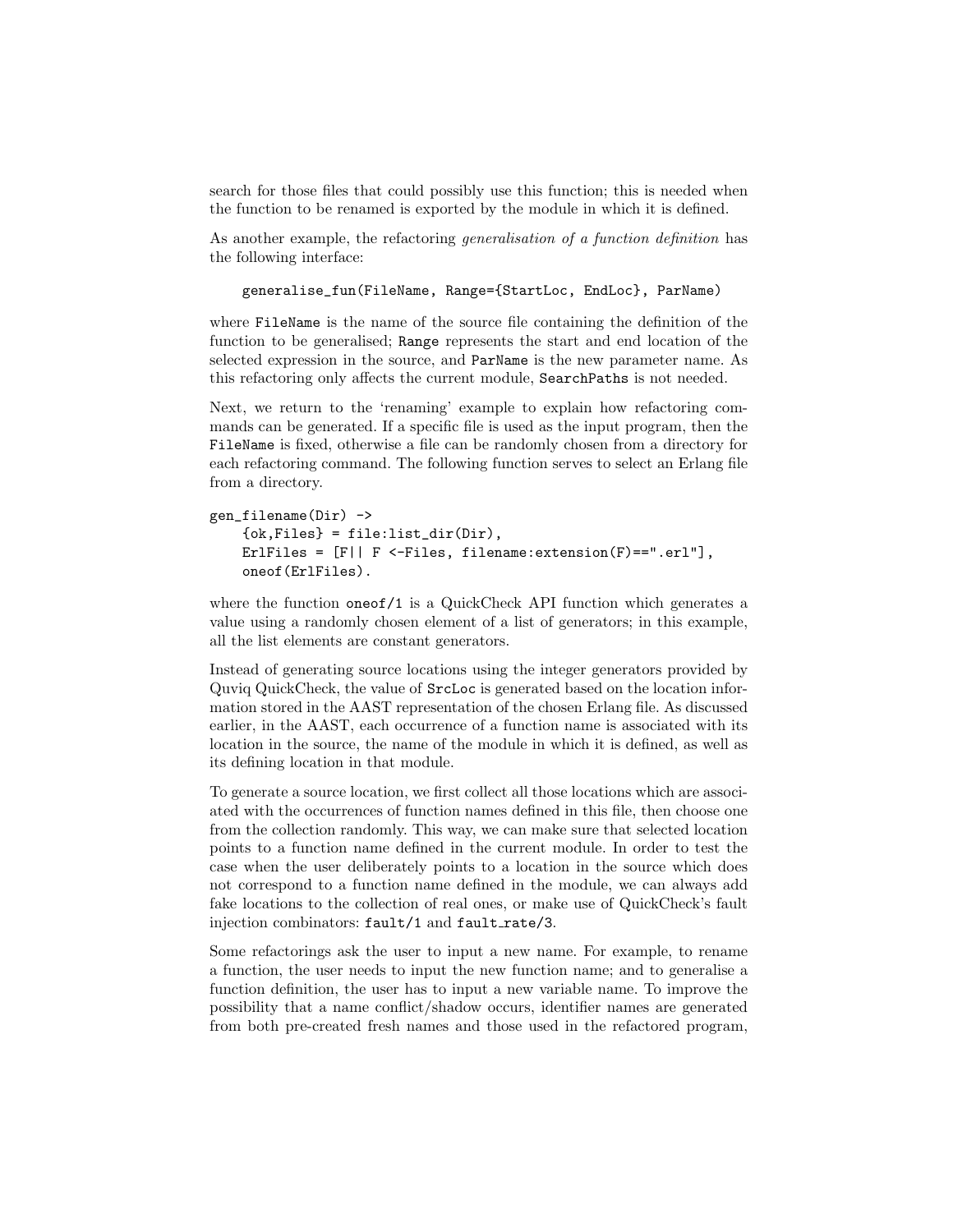since a name conflict/shadow is possible only when the new name is already used by program.

The following function generates refactoring commands for renaming a function.

```
rename_fun_commands(Dir) ->
        ?LET(FileName, gen_filename(Dir),
        {FileName,
         oneof(collect_fun_locs(FileName)),
         oneof(collect_names(FileName)),
         Dir}).
```
In the above function, Dir specifies where to look for Erlang files to refactor; ?LET is a macro provided by Quviq QuickCheck (?LET(Pat, G1, G2) generates a value from G1, binds it to Pat, then generates a value from G2 which may refer to the variables bound in Pat); function collect fun locs/1 adds all the locations where a locally defined function name occurs in the selected Erlang file to a list of default locations; collect name/1 adds all the function names that occur in the source to a list of pre-created fresh identifiers, and as last, we assume that Dir is the only directory to search for those files that would possibly be affected by the refactoring.

Suppose that the testing directory is "c:/wrangler-0.1/test", which has three Erlang files, the following shows part of the refactoring commands generated by the above function in one run of QuickCheck.

```
1% {"test.erl",{3,1},module,"c:/wrangler-0.1/test"}
```

```
1% {"refac_rename_fun.erl",{243,64},halt,"c:/wrangler-0.1/test"}
```

```
1% {"refac_qc.erl",{184,48},ordsets,"c:/wrangler-0.1/test"}
```

```
1% {"test.erl",{5,39},"DDD","c:/wrangler-0.1/test"}
```

```
1% {"refac_qc.erl",{366,30},get_pos,"c:/wrangler-0.1/test"}
```

```
1% {"refac_rename_fun.erl",{117,33},purge_module,"c:/wrangler-0.1/test"}
```
As an example, the first command means to rename the function whose name occurs at the location:  $\{linei, s, column : 1\}$  in file test.erl to the new name module, and search the directory "c:/wrangler-0.01/test" for files in which the function is used, if the function is exported. The percentage at the beginning of each line shows the proportion of the total represented by the command.

#### 5.2 Properties

Formally specified or not, each refactoring comes with a set of pre-conditions, which embody when a refactoring can be applied to a program without changing its meaning; a set of transformation rules which state how the program should be transformed to fulfil the refactoring while keeping the program's semantics unchanged; and a collection of post-conditions which articulate some properties the program should hold after the refactoring has been done. While the pre-condition checking and transformation rules are always explicitly implemented, the checking of post-conditions are normally ignored by the developers of refactoring tools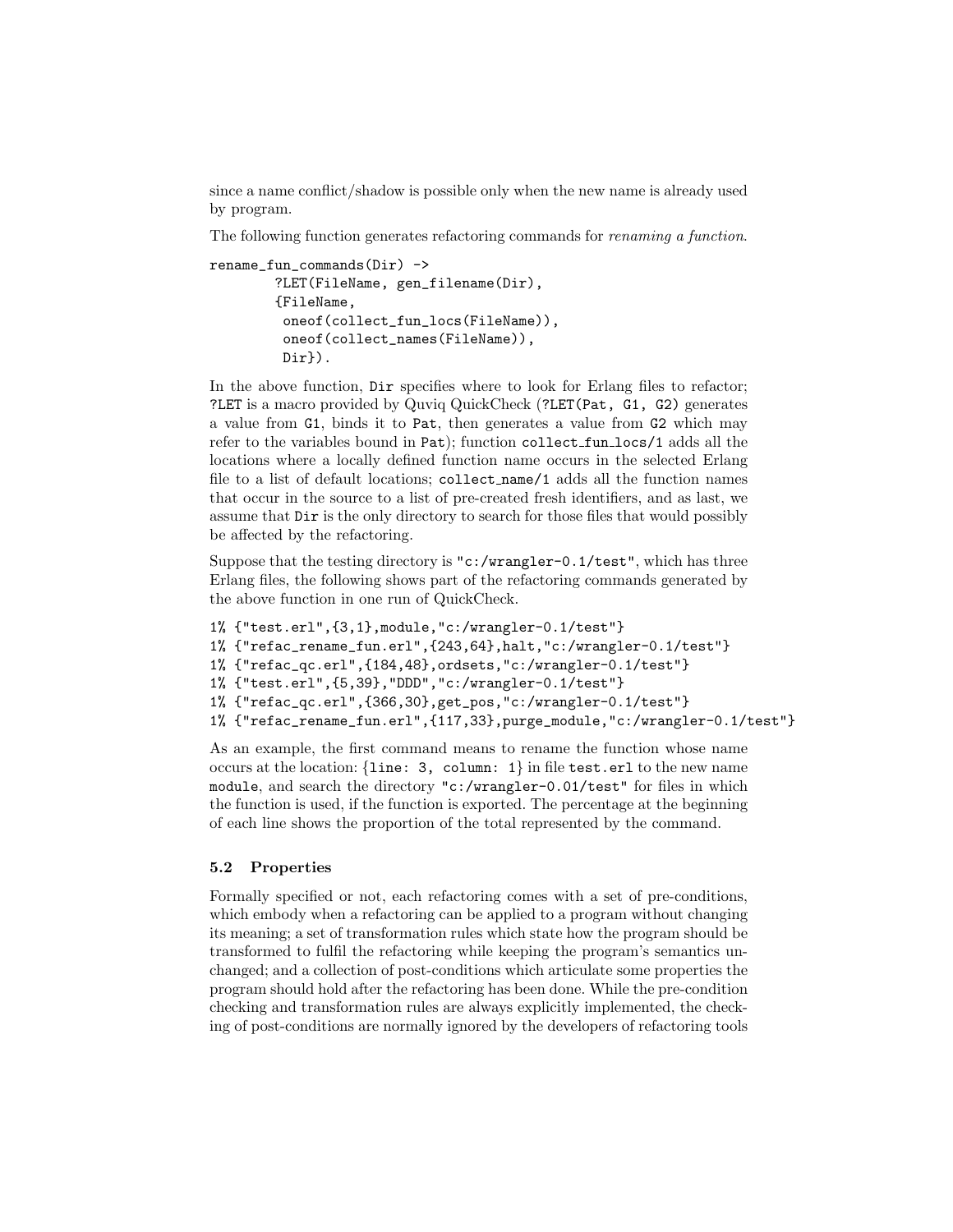as we assume that the pre-conditions and transformation rules together should guarantee the post-conditions.

<span id="page-12-0"></span>With the QuickCheck testing approach, we can test most of these post-conditions explicitly. Ideally, one post-condition that applies to any refactoring is that the input program and its refactored version should have the same semantics; however whether two programs have the same semantics is in general not decidable. Furthermore, even when the two programs have the same semantics, the refactor still might not have performed the anticipated structural change to the program correctly as mentioned before. Therefore, instead of checking two programs having the same semantics, we test a number of properties that are decidable.

There are a couple of basic properties that should hold by all the refactorings:

- first, the refactoring engine should not crash, i.e. the refactorer should not terminate with an uncaught exception;
- second, if the refactoring has finished without giving an error message, then the refactored version of the program should compile successfully (Wrangler only refactors programs that compile).

Many basic refactorings are bi-directional. Given a refactoring that transforms a program from  $P$  to  $P'$ , we can generally find another refactoring that transforms program  $P'$  to P. For example, renaming an entity in a program from A to B, then renaming it back to A, should produce the original program; as another example, first generalising a function definition over an expression, then specialising the function on the newly added parameter with the expression should always produce the original function. This feature of refactoring allows us to write properties that embody mutual testing of refactorings.

During the implementation of Wrangler, we always try to separate the precondition checking part from the transformation part. One of the benefits of doing this is that it allows the mutual testing of condition-checking and transformation. For example, performing the transformation with the knowledge that some of the necessary side-conditions are not satisfied should either make the refactoring engine crash or violate some post-conditions in the case that the transformation (apparently) succeeds.

Apart from those general post-conditions that apply to most of refactorings, each refactoring also has it own particular post-conditions, especially those concerning structural changes of the program, as different refactorings change the program structure in different ways. For some refactorings, there may also be special constraints that should hold during the transformation. For example, some refactorings are suppose to keep the program's module interface unchanged; while others are suppose to keep some particular function interfaces unchanged. All these constraints can be expressed as QuickCheck properties.

There is no limit on the number of properties one can specify to test a refactoring. For complex transformations, instead of writing a small number of very complex properties, we can always write a collection of simpler properties, each of which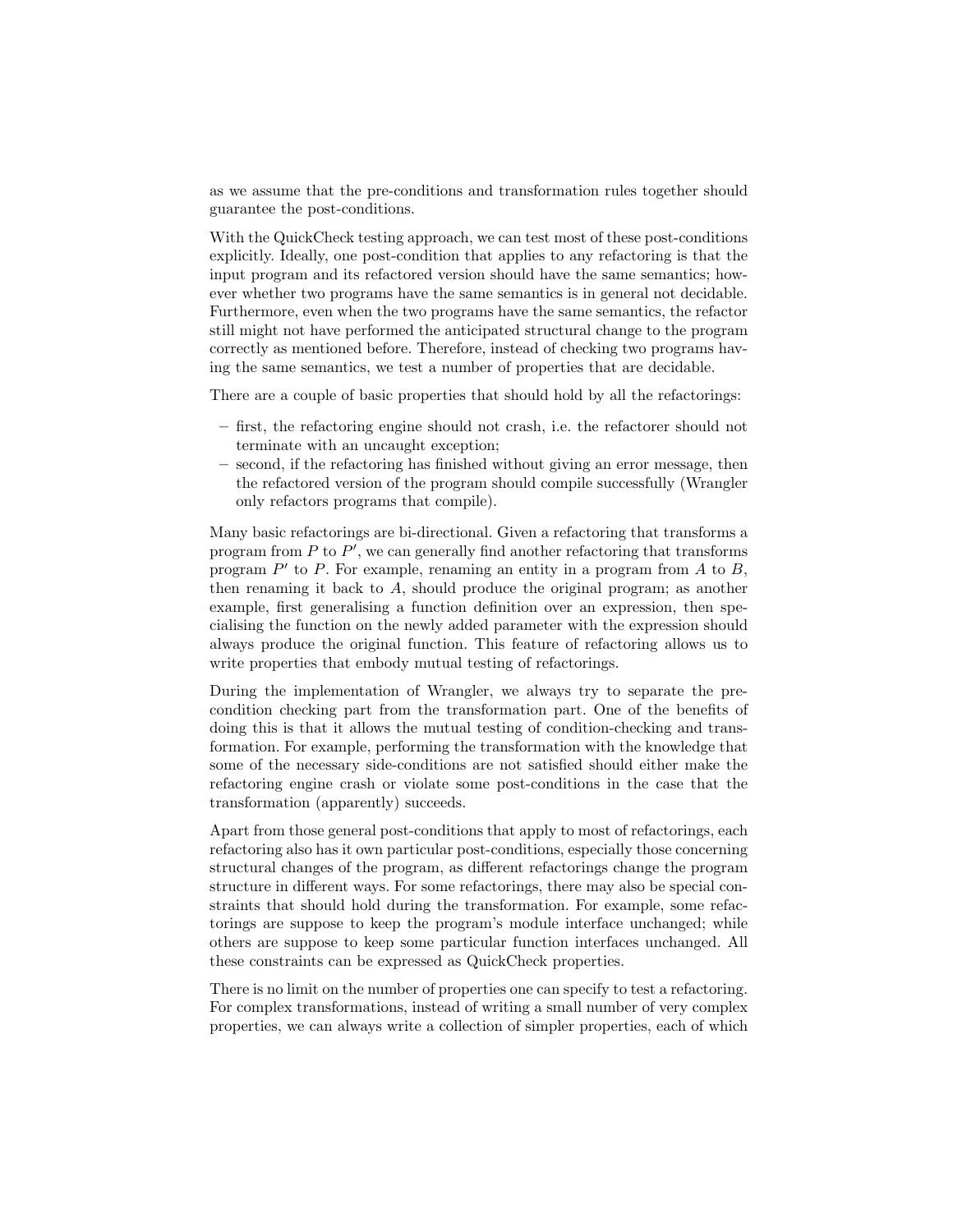specifies only one aspect or a small step of the transformation. Simpler properties are easier to understand, maintain and reuse.

In the following section, we again take the *renaming a function* refactoring as an example to illustrate how properties can be specified and tested.

#### 6 An Example: Testing Renaming a Function

Renaming a function is one of the most basic, but very useful, refactorings, supported by almost all the existing refactorers. This refactoring renames a user-selected function name to a new name and updates all the references to it. When the renamed function is exported by the module, this refactoring could potentially affect every module in the program. Suppose the old and new function names (with arity) are  $bar/n$  and  $foo/n$  respectively, then the side-conditions on renaming a function are as follows.

- 1. The new name should be a lexically valid function name, otherwise the transformed program will not compile.
- 2. No binding for foo/n may exist in the same scope. This condition avoids name conflict in the scope where  $bar/n$  is defined, and violating this condition will result in the transformed program failing to compile.
- 3. No binding for  $f\infty/n$  may intervene between the binding of  $\frac{\partial f}{\partial x}$  and any of its uses, and the binding to be renamed must not intervene between existing bindings and the uses of foo/n.

This condition avoids name capture, and violating this condition will lead to the binding structure of the program being changed silently. ('Binding structure' here refers to the association of uses of identifiers with their definitions in a program, and is determined by the scope of the identifiers).

4. Callback functions should not be renamed. Callback functions in Erlang are generally named by Erlang OTP behaviours, and must be implemented by the module calling an OTP behaviour. Renaming, or changing the interface of, callback functions in either single side will break the protocol between the OTP behaviour and the module calling the OTP behaviour, and make the program fail to function properly.

<span id="page-13-0"></span>To check the correctness of the implementation, we focus on defining properties depending on whether the refactoring succeeds or not. If the refactoring completes without giving an error message, we then test the following properties.

- Renaming the new function back to its original name should affect the same set of Erlang files in the application, and produce the original program except for variations of layout. This property also implies the condition that the refactored version of the program should compile without errors.
- The function-level binding structure of the refactored version of the program should be the same as, or isomorphic to, that of the original program. Unlike some functional languages that allow nested function definitions, Erlang has a very straightforward function defining structure. In Erlang, all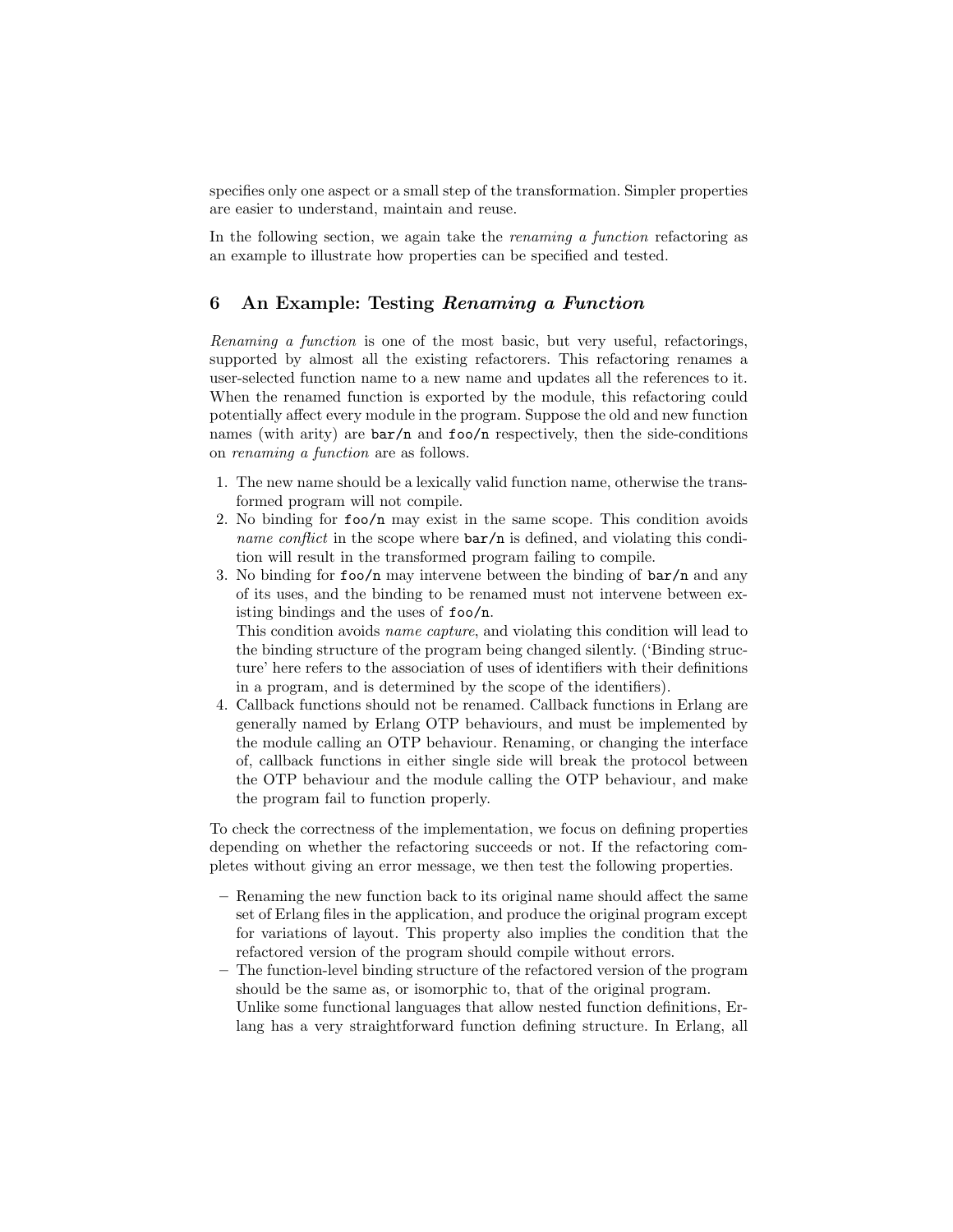named functions are top-level functions. The function-level binding structure of an Erlang program can be represented as a list of tuples:

$$
B = [{\{M_1, Loc\}, \{M_2, Id, A\} \}]
$$

and  $\{\{M_1, Loc\}, \{M_2, Id, A\}\}\in B$  if and only if the function name Id, which occurs in module  $M_1$  at location Loc, refers to the function defined in  $M_2$ whose name is  $Id$  and arity is  $A$ . To take the possible program layout change into account, Loc here is a number reflecting the function name's textual occurrence order in the code, instead of the concrete source location.

Suppose the function  $bar/1$  defined in module N is renamed to  $foo/1$ , and the binding structures of the program before and after the refactoring are B and  $B'$  respectively, then replacing all the occurrences of  $\{N, \texttt{foo}, 1\}$  in  $B'$ with  $\{N, \text{bar}, 1\}$  should produce B.

This property is able to find certain bugs that escape detection by the previous property. For example, an implementation that renames every occurrence of the selected function name irrespective of its semantics will be found faulty by this property, but not necessarily by the previous property.

– The programs before and after the refactoring should have the same set of callback functions if which functions are callback functions has been explicitly specified.

If the refactoring fails because one of the side-conditions fails, then the necessity of the side-condition can also be tested. For example

- Transforming the program when side-condition 1 or 2 does not hold should produce a program that does not compile.
- Transforming the program when side-condition 3 does not hold should produce a program that compiles but has a different function-level binding structure.

A simplified version of the top-level function for testing renaming a function is given in figure [3.](#page-14-0) To make it easier to read, we have omitted the part that handles client modules, however this should not affect the idea expressed by this function.

#### 7 Evaluation of Approach

A number of other refactorings have been tested using this approach, including renaming a variable name, generalisation of a function definition, etc. We actually started to use Quviq QuickCheck after the first preliminary release of Wrangler, which was tested on a number of small test cases using EUnit, and was also manually tested on a large code base.

<span id="page-14-0"></span>Even so four bugs were found within the first release of Wrangler in a short time. All these bugs escaped the pre-release testing due to the incomplete coverage of the testing suite. Among these bugs, one silently changed the binding structure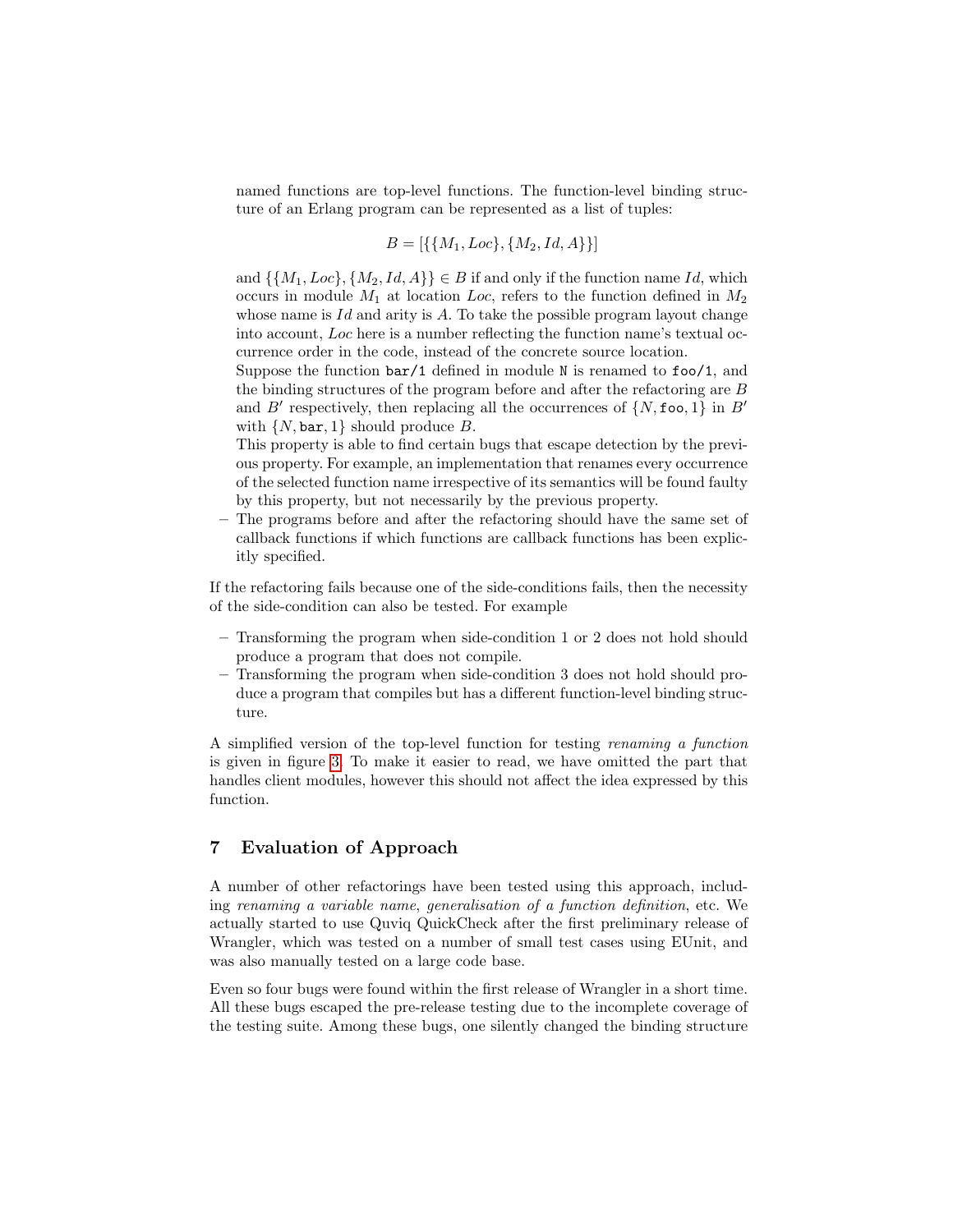```
qc_rename_fun(Dir) ->
 F = ?FORALL(C, (rename_fun_commands(Dir)),
 begin
    [FileName, SrcLoc, NewName, SearchPaths] = C,
      %% backup the current version of the program.
    file:copy(FileName, "temp.erl"),
      %% get the function name (with arity) to be renamed.
    {Mod, Funname, Arity} = pos_to_fun_name(FileName, SrcLoc),%% calculate the binding structure of the current program.
    B1 = fun_binding_structure(FileName),
      %% get the name of the callbacks functions if there is any.
    CallBacks = get_callback_funs(FileName),
      %% apply the refactoring command to the source.
    Res = apply(refac_rename_fun, rename_fun, C),
    case Res of
        %% ChangeFiles contains the names of those files
        %% that have been affected by this refactoring.
      {ok, ChangedFiles} -> %% refactoring completed successfully.
        B2 = fun_binding_structure(FileName), %% new binding structure.
          %% get the name of the callback functions if there is any.
        CallBacks1 = get_callback_funs(FileName),
        C1 = [FileName, NewName, Arity, FunName, SearchPaths],
          %% rename the function back to its original name.
          %% we cannot use location as it might have been changed.
        \{ok, ChangedFiles1\} = apply(refac_rename_fun, rename_fun_1, C1),
          %% property1: renaming in both directions affect the same set of files.
        prop1 = ChangedFiles == ChangedFiles1,
          %% property2: rename twice should returns to the original file.
        Prop2 = pretty_print(FileName) == pretty_print("temp.erl"),
          %% property 3: B1 and B2 are isomorphic.
          %% rename/3 replaces Mod, FunName, Arity with Mod, NewName, Arity in B1
        Prop3 = B2== rename(B1, {Mod, FunName, Arity}, {Mod, NewName, Arity}),
          %% property 4: the same set of callback functions.
        Prop4 = CallBacks == CallBacks1,
          %% recover the original program for the next refactoring command.
        file:copy("temp.erl", FileName),
        Prop1 and Prop2 and Prop3 and Prop4;
      {error,ErrorMsg} -> %% refactoring failed with an error message.
          %% carry out the transformation even though the side-conditions
          %% do not held; do_rename_fun/4 transforms the program.
       _Res = apply(refac_rename_fun, do_rename_fun, C),
       case ErrorMsg of<br>{1, _R1} ->
                         {1, _R1} -> %% failed for side-condition 1;
                        %% the transformed program should not compile.
                     file:copy("temp.erl", FileName),
                     {error, _Reason} = get_AST(FileName), true;
         {2, _R2} -> %% failed for side-condition 2;
                     file:copy("temp.erl", FileName),
                     {error, _Reason} = get_AST(FileName), true;
         {3, _R3} -> %% failed for side-condition 3;
                       %% the transformed program should compile, but the new
                       %% binding structure is not isomorphic to the original one.
                      {ok, _AST} = get_AST(FileName),
B2 = fun_binding_structure(FileName),
                     file:copy("temp.erl", FileName),
                     B2 /= rename(B1, {Mod, FunName, Arity}, {Mod, NewName, Arity})
        end end end),
    qc:quickcheck(F).
```
<span id="page-15-0"></span>Fig. 3. The top-level function for testing renaming a function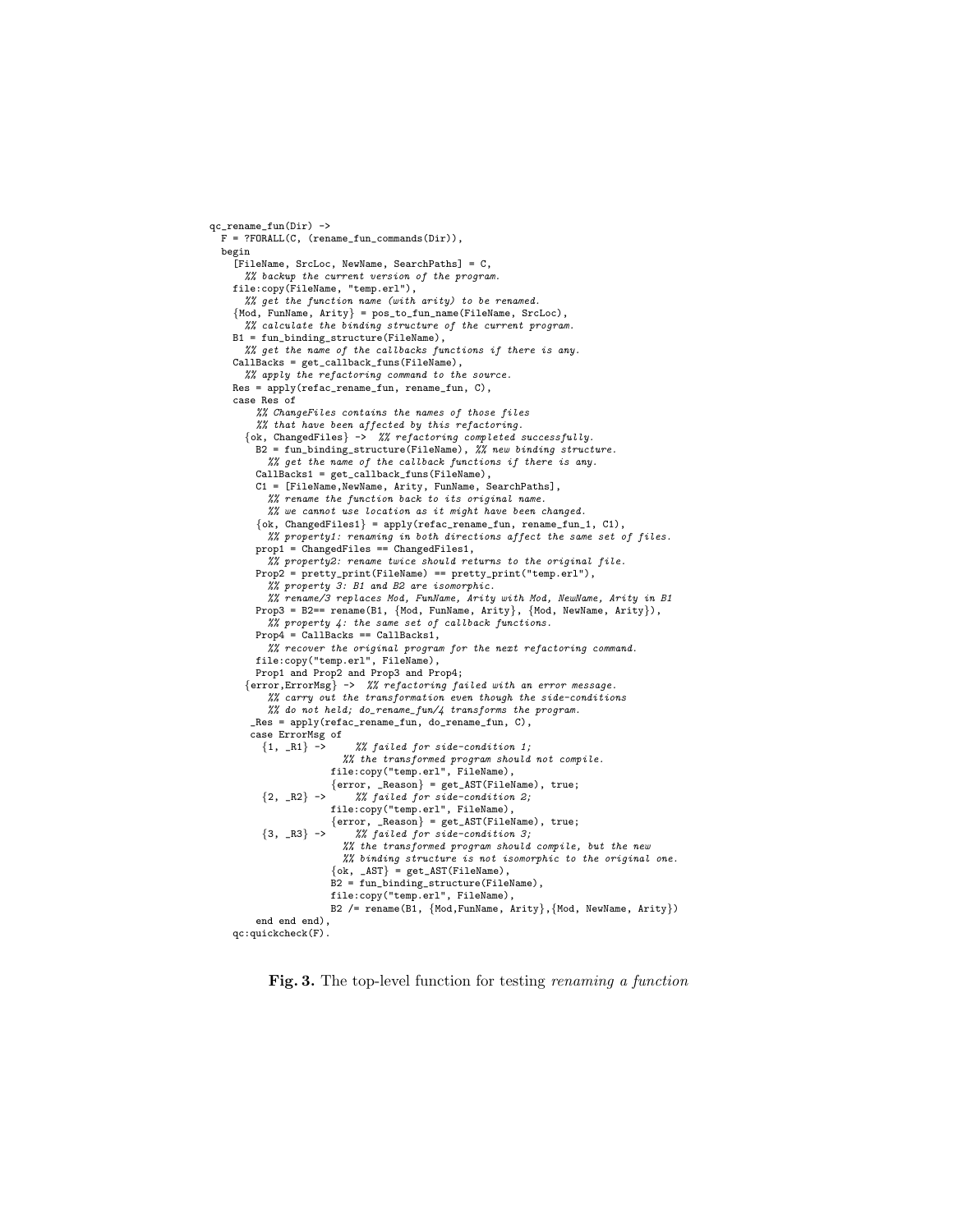of the program when the generalisation refactoring is applied, and was detected by a property we wrote for this refactoring, which states that generalisation and specialisation are inverse; the other three bugs were all caught by the very basic properties, for example, one bug caused the refactoring engine to crash because of an unmatched case clause; and another caused the refactored code fail to compile because of the improper handling of generalisation on operators.

From our experience so far, the advantages of the QuickCheck approach are as follows:

- We are able to make the development of refactorings and their testing very closely integrated. The meaning of each refactoring was further clarified by the mutual testing of the implementation and the specification.
- <span id="page-16-0"></span>– Once properties have been written, many different test cases can be run with very little effort, instead of repeating the same set of test cases every time. As any Erlang program can serve as the test program, we can run the testing on as many test programs, especially large programs, as possible.
- Because of the controlled random generation of refactoring commands, and the large amount of tests we can run, more refactoring scenarios will be covered, therefore increasing the possibility of finding more bugs. At this point, one might think of the exhaustive testing of refactorings. While it is possible to enumerate all the possible refactoring commands when the input program is very small, it is not practical with large input programs due to the huge amount of refactoring commands that could be generated.
- This approach scales well to complex refactorings or composite refactorings. Testing of a complex refactoring does not necessitate the specification of very complex properties. Instead, we could write a collection of simple properties, each of which only tests one aspect of the refactoring. A composite refactorings can usually be decomposed into a series of basic refactorings, and each of these basic refactorings can be tested separately using this approach. This also corresponds naturally to the implementation of composite refactorings

While properties can be written separately from the implementation of refactorings, these properties normally make use of the infrastructure on which the refactorings are built, therefore familiarity with the infrastructure is essential for the testing using this approach.

#### 8 Related Work

A number of case studies regarding to the use of Quviq QuickCheck or its predecessor as the test engine have been done and reported, among which one to test an industrial implementation of the Megaco protocol, and faults that have not been detected by other testing techniques were found [\[2\]](#page-17-13). This case study also shows the power of shrinking provided by Quviq QuickCheck, and one example is that a test case consisting of a sequence of 160 commands was reduced to just seven. Shrinking of refactoring commands does not make the counterexample any simpler, therefore plays little role in this case study.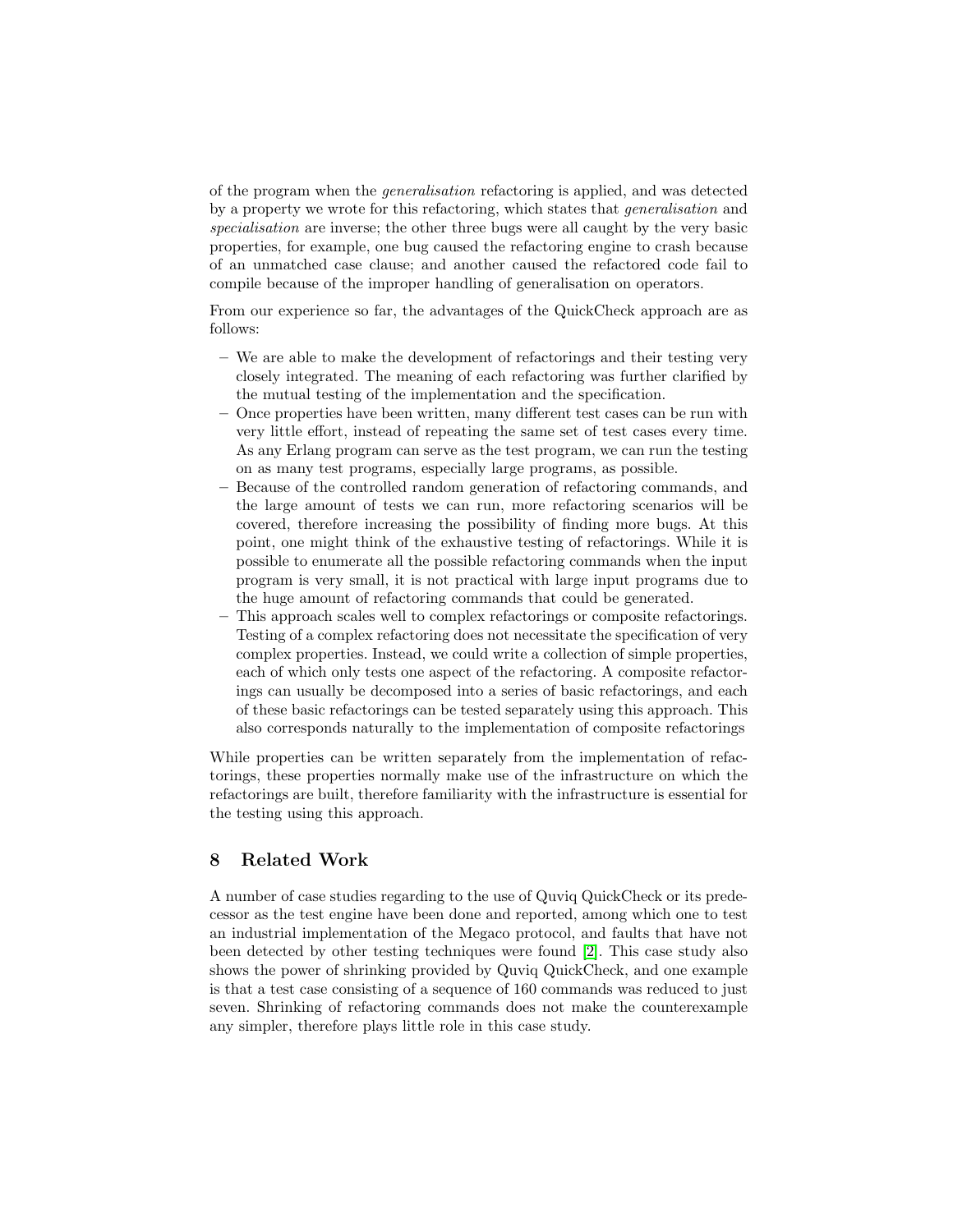<span id="page-17-1"></span>The most closely related work on the automated testing of refactorings is the approach of Daniel et. al. [\[5\]](#page-17-14). The core of this approach is ASTGen, a library for generating abstract syntax trees (ASTs) for Java programs. ASTGen allows the developer to write imperative generators whose executions produce abstract syntax trees (ASTs) for refactoring engines. To test a refactoring, a developer writes a generator whose execution produces thousands of programs with structural properties that are relevant for the specific refactoring being tested. Several kinds of properties (oracles) have also been created to automatically check that the refactoring engine transformed the generated program correctly. Compared with this approach, our approach is more lightweight, however a developer does need to make sure that the testing code base covers enough structure features and refactoring scenarios for the refactoring under testing.

#### <span id="page-17-13"></span><span id="page-17-9"></span><span id="page-17-3"></span>9 Conclusion

<span id="page-17-14"></span>Refactoring tools ought to allow program developers to quickly and safely refactor their program, especially large programs. However, a robust and safe refactoring tool is hard to develop, and most refactoring tools still contain bugs even after extensive testing. While unit testing does help to find bugs in refactoring tools, it is tedious to manually write test programs, and the coverage of the test cases is hard to guarantee, and it is even harder to test refactoring tools on large systems.

<span id="page-17-11"></span><span id="page-17-10"></span><span id="page-17-4"></span><span id="page-17-2"></span><span id="page-17-0"></span>We have explored the idea of using Quviq QuickCheck to automate the testing of refactorings. In this approach, the correctness of refactorings is tested against specifications written in Erlang. Once a test program has been chosen, we automated the generation of refactoring commands and the checking of refactoring outputs. Within a short time, a number of bugs were found in the first release of Wrangler using this approach. The pros and cons of this approach is summarised in section [7.](#page-13-0)

<span id="page-17-5"></span>We envisage exploring a number of further ideas for automated testing of refactorings using QuickCheck.

- <span id="page-17-6"></span>– It would be also interesting to generate Erlang programs to be refactored to see whether more combinations of Erlang constructions that provoke faults in Wrangler can be found.
- <span id="page-17-8"></span><span id="page-17-7"></span>– One of the options followed by Daniel *et. al.* in [\[5\]](#page-17-14) is to compare the effect of two refactoring engines, namely Eclipse and NetBeans for Java. We will explore this option for Wrangler and the refactoring engine built by the group at Eötvös Loránd University, Budapest [\[12\]](#page-17-6).
- <span id="page-17-12"></span>We have not addressed the behaviour checking of programs; it would nevertheless be possible to extend our work to check the results of refactorings against their original version using randomly-generated input values.
- We have assumed the correctness of our infrastructure library; it would be instructive to express and then to test crucial properties of the functions in this library.